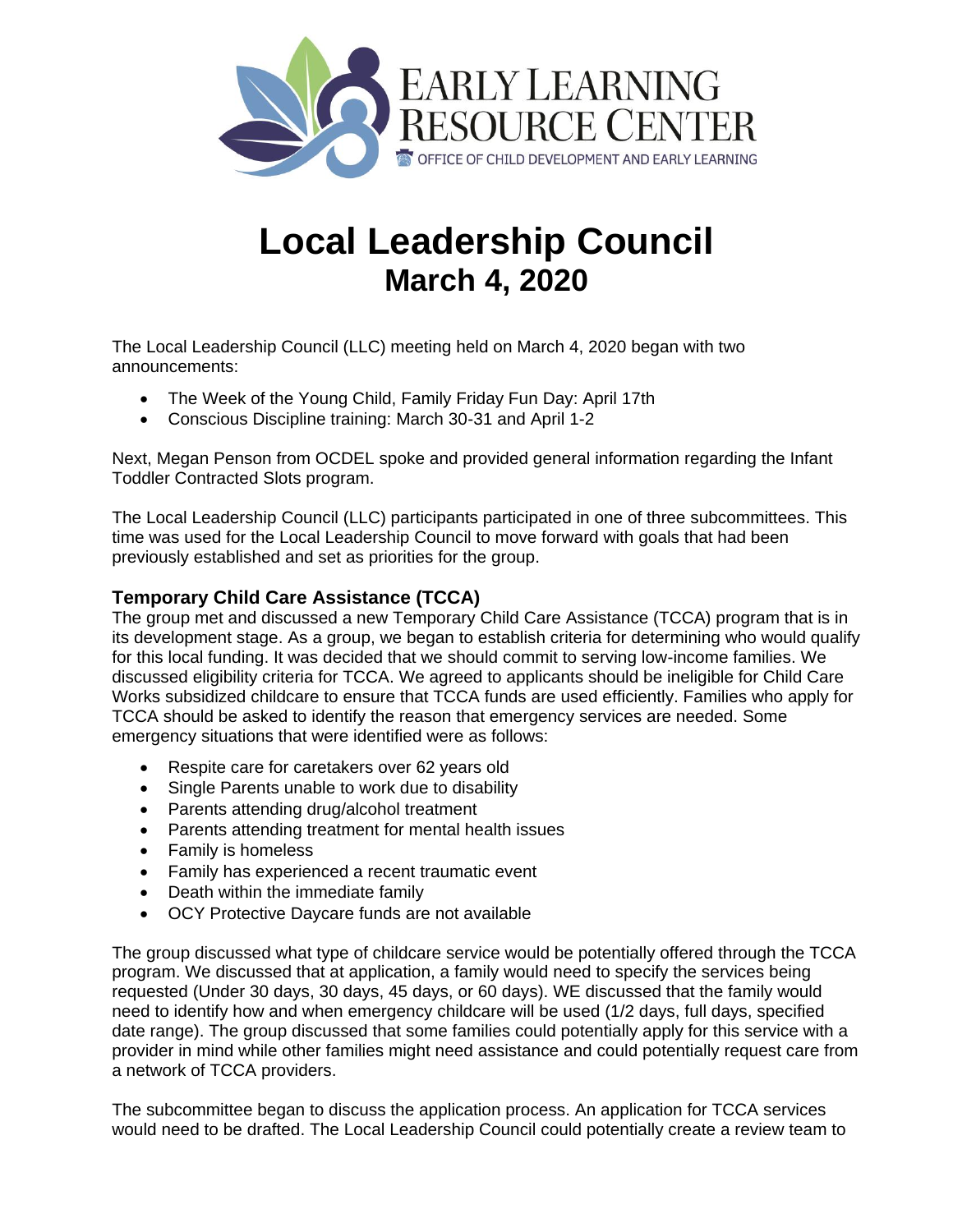assist with TCCA applications being approved or denied, based on the availability of TCCA funds. The TCCA program will need to partner with childcare providers to formulate an agreement for enrollment and payment. Providers would need to submit a TCCA attendance invoice in order to receive payment.

In order to provide these families with comprehensive supportive services, many other suggestions were made. TCCA program applicants should be offered high quality family engagement to identify additional needs. The TCCA intake process should be developed to ensure that the family is referred to other supportive resources available within the community. It was suggested that TCCA funds be used to provide ECE staff with scholarships in an effort to "take care of our own." The LLC will explore partial tuition assistance for waitlisted families living significantly below the poverty line. TCCA funds could also be used to support parents with mental health issues who are looking for work so that they have access to high quality child care while working to obtain employment.

#### **Early Learning Programs**

(Infant Toddler Contracted Slots program, Early Head Start, Head Start, Pre-K Counts) The Early Learning Programs Committee spent time discussing setting up an event for the providers to spread awareness of each program (ITCSP, EHS, HS, PKC). The group's thought was it would give an opportunity that programs could get to know each other and they could refer to each other if they did not have open slots available. The committee spent time digging into the differences between each program. The committee ended the discussion with a family engagement piece working with public libraries and how beneficial it is to have a relationship with the library because of all the free resources to families especially in lower income areas.

#### **Quality Staffing / Job Fair**

The Quality Staffing subcommittee brainstormed ideas for an Early Childhood Education job fair. Providers and community stakeholders discussed when to hold a job fair, where to hold a job fair, and who to invite to a job fair, among other logistics. To reach more individuals in Montgomery County, the group decided it would be best to host two job fairs in two different locations across the county. Also, these events would be hosted at different times and days of the week to provide more flexibility to those who would want to attend. The group also discussed the possibility of expanding the job fair to include career counseling opportunities for ECE professionals on how to further their careers and education.

At the conclusion of our meeting, dates of the upcoming LLC meetings were announced: May 13, 2020 and August 12, 2020.

| <b>Name</b>                   | Agency                                   | Email                            |
|-------------------------------|------------------------------------------|----------------------------------|
| Andrea Hinderliter            | Early Learning Resource Center Region 17 | ahinderliter@montcopa.org        |
| <b>Bridget Hahn</b>           | Maternal and Child Health Consortium     | bhahn@ccmchc.org                 |
| <b>Bill England</b>           | <b>PA Health Access Network</b>          | bill@pahealthaccess.org          |
| <b>Christine Haley-Briner</b> | First Up                                 | christinehaleybriner@firdtup.com |
| <b>Cindy Schofield</b>        | <b>CCIU EHS CCP</b>                      | cynthiasc@cciu.org               |
| <b>Doris Morales</b>          | <b>Catholic Social Services</b>          | dmorales@chs.adphila.org         |
| Dana Slipyan                  | Early Learning Resource Center Region 17 | dslipyan@montcopa.org            |

## **Directory of Participants**